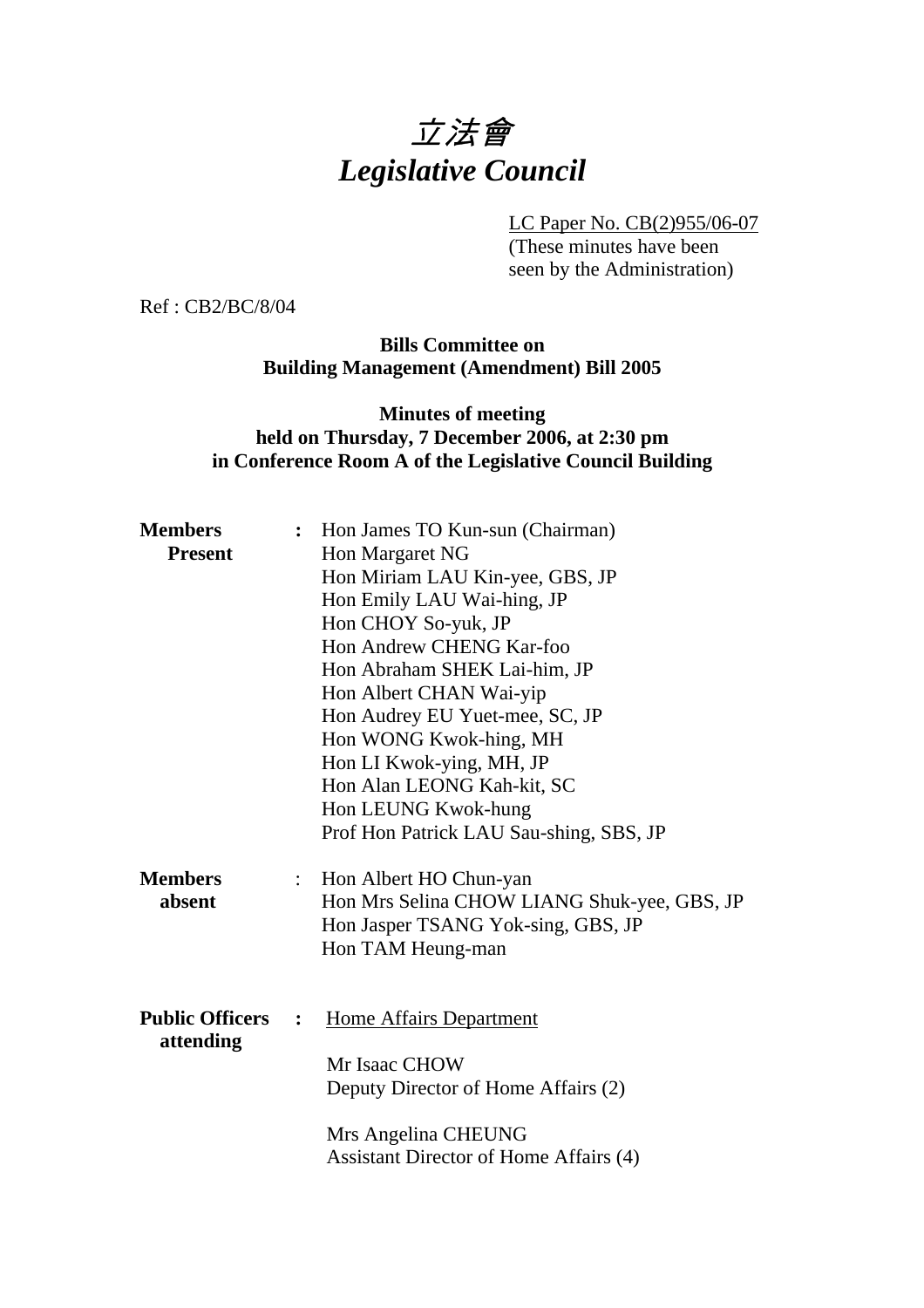|                               |                | $-2$ -                                                                  |
|-------------------------------|----------------|-------------------------------------------------------------------------|
|                               |                | Department of Justice                                                   |
|                               |                | Mr Lawrence PENG<br><b>Senior Assistant Law Draftsman</b>               |
|                               |                | <b>Security Bureau</b>                                                  |
|                               |                | Mr Charles WONG<br>Principal Assistant Secretary (Security) B           |
|                               |                | Miss Queenie LEE<br><b>Assistant Secretary (Security) B2</b>            |
|                               |                | <b>Fire Services Department</b>                                         |
|                               |                | Mr CHOW Wing-tak<br>Chief Fire Officer (Fire Safety)                    |
|                               |                | Mr TAM Tai-keung<br>Division Officer (Building Improvement & Support) 2 |
|                               |                | <b>Buildings Department</b>                                             |
|                               |                | Mr LEUNG Chi-kai<br>Chief Building Surveyor / Fire Safety               |
|                               |                | Mr Thomas LEUNG<br>Senior Building Surveyor / Fire Safety               |
| <b>Clerk</b> in<br>attendance | $\ddot{\cdot}$ | Miss Flora TAI<br>Chief Council Secretary (2)2                          |
| <b>Staff</b> in<br>attendance |                | Mr Stephen LAM<br><b>Assistant Legal Adviser 4</b>                      |
|                               |                | Ms Joanne MAK<br>Senior Council Secretary (2)2                          |
|                               |                |                                                                         |

## Action

# **I. Meeting with the Administration**

1. The Bills Committee deliberated (index of proceedings at **Annex**).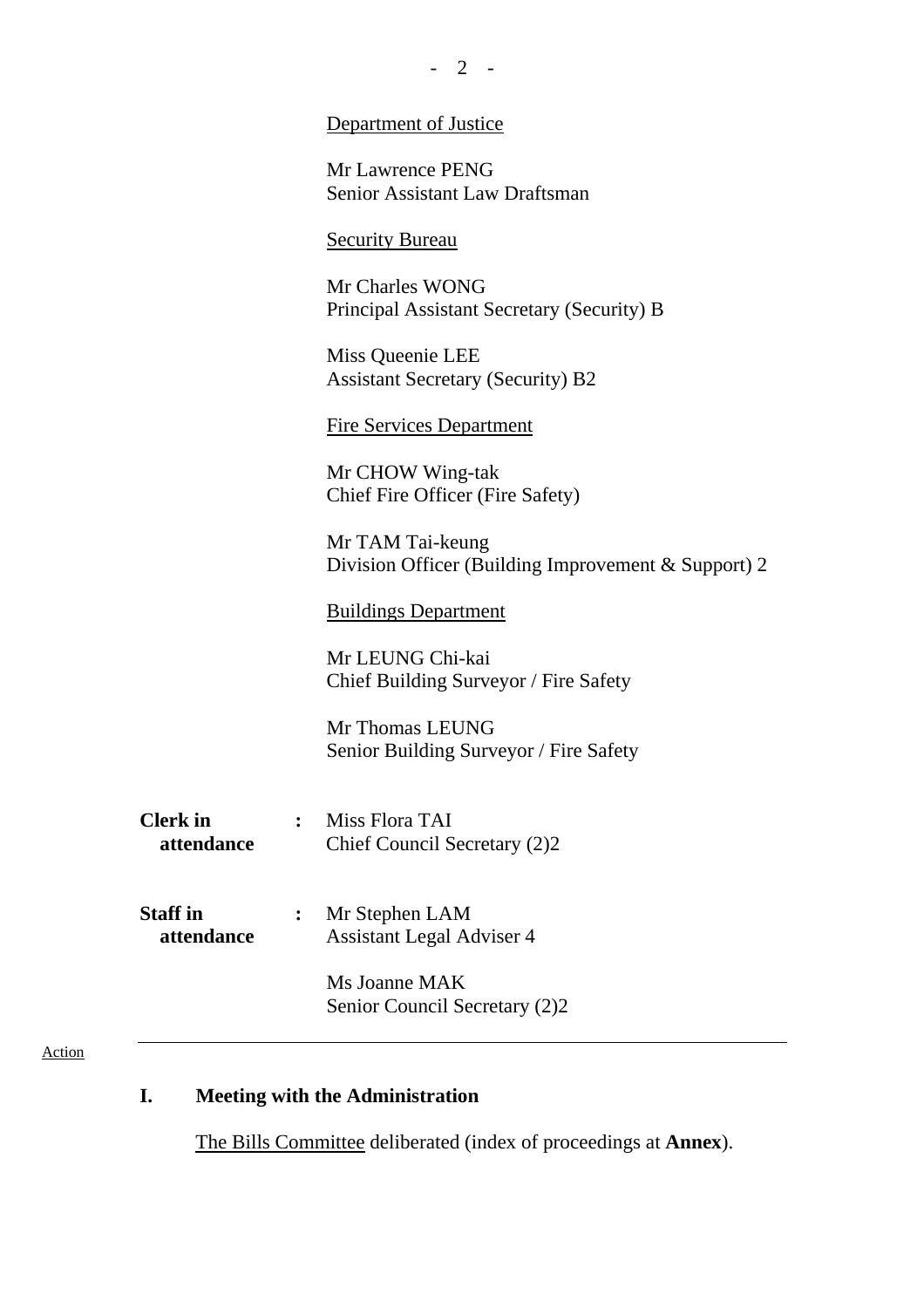#### Action

The Administration's response to members' suggestions/views on the draft Building Management (Third Party Risks Insurance) Regulation [LC Paper No. CB(2)446/06-07(01) and CB(2)551/06-07(01)]

### *Inclusion of an asbestos exclusion clause*

Admin Admin 2. Members noted that the Administration had agreed to include an asbestos exclusion clause in the Building Management (Third Party Risks Insurance) Regulation to be made after the enactment of the Bill. However, Mr LEE Kwok-ying expressed concern whether employees' compensation insurance would cover claims against an owners' corporation (OC) in relation to death or injury associated with asbestos in the common parts of a building caused to an employee (e.g., a repairman) who was hired by the OC in the course of his performance of regular maintenance work for the building. The Administration agreed to confirm on this point and to address Mr LEE's concern when the Regulation was scrutinised by the Legislative Council (LegCo).

> (*Post-meeting note*: The Administration responded that a common disease induced by asbestos was pneumoconiosis and, under the Pneumoconiosis Compensation Ordinance (Cap. 360), a person suffering from pneumoconiosis would be able to claim compensation from the Pneumoconiosis Compensation Fund. As for other cases, employees' compensation insurance would cover employees' claims against death or injury associated with asbestos.)

*Extending the mandatory requirement of procurement of third party risks insurance to the building managers* 

Admin 3. The Administration agreed to give a written response to the Chairman's suggestion of extending the mandatory requirement of procurement of third party risks insurance to the building managers by including a new provision in Schedule 7 to the Building Management Ordinance (BMO) to require building managers to procure such insurance in the way as prescribed by the Regulation.

#### *Scope of the mandatory procurement of third party risks insurance*

4. Members noted that the Administration had suggested to the Bills Committee on Building Management (Amendment) Bill 2000 that the coverage of the Regulation should include unauthorised building works (UBWs) pre-existing at the time of inception of the insurance policy subject to certification of safety by professionals. The Administration, however, had reported to the Panel on Home Affairs in 2001 its final view that UBWs should be excluded from the coverage of the Regulation.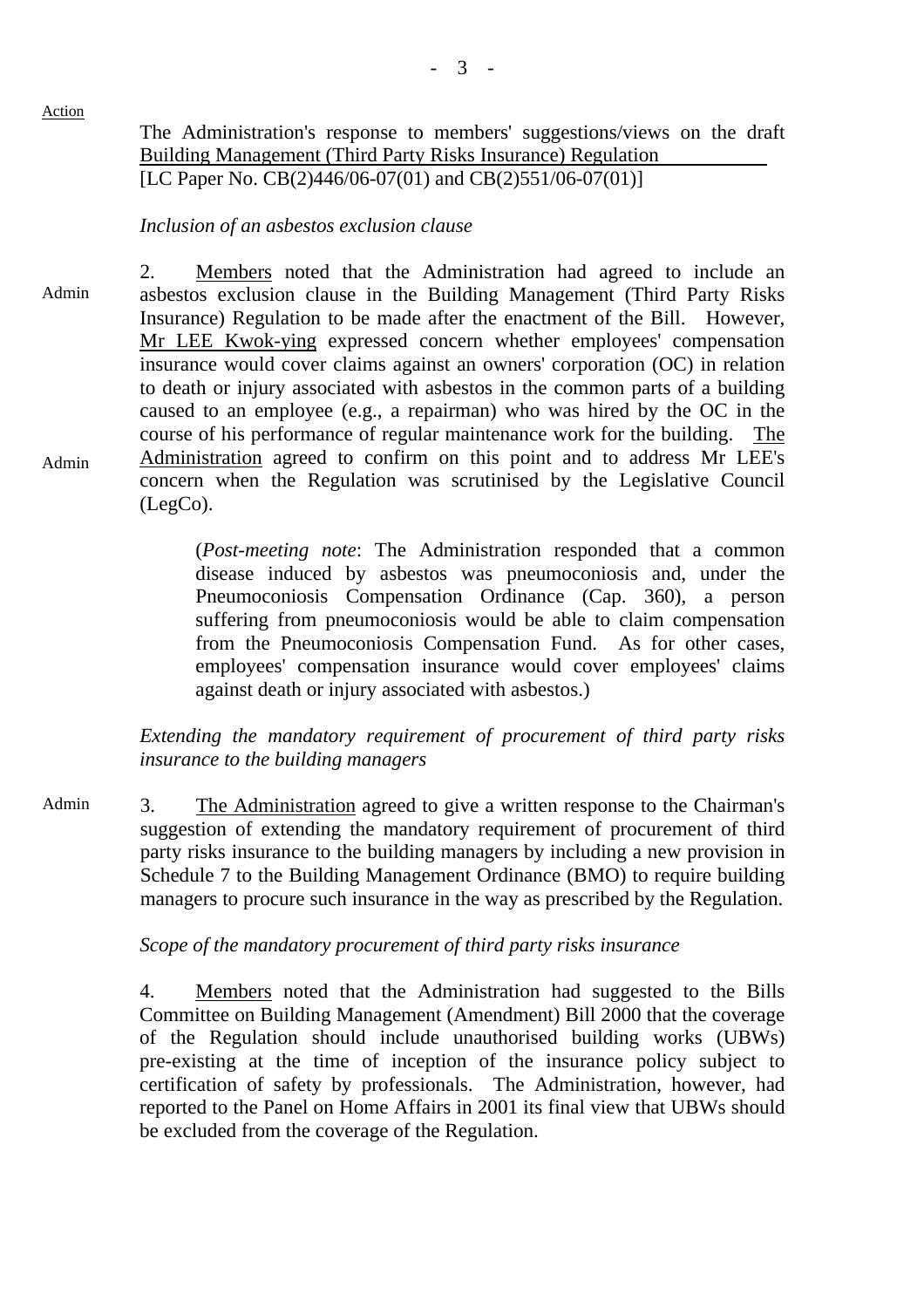#### Action

5. The Chairman expressed the view that he could not accept the reasons put forward by the Administration, e.g., the argument that the existence of UBWs would then be encouraged. He considered that it was of utmost importance to protect the right of the third party and increases in premium might encourage owners to demolish their UBWs. He, however, agreed that if the Bills Committee insisted on including UBWs within the coverage of the Regulation, it would be necessary for the Administration to conduct a new round of public consultation and detailed assessments on possible implementation difficulties. Ms Emily LAU agreed to the Chairman's views. Mr WONG Kwok-hing considered it unfair to require OCs to procure insurance for UBWs on a mandatory basis to protect owners who had built these illegal structures. The Chairman concluded that the Bills Committee had not come to a unanimous view on the issue.

### Way forward on the proposal about borrowing power of OCs [LC Paper No. CB(2)551/06-07(02)]

6. The Bills Committee agreed to the Administration's decision to withdraw the proposal of empowering OCs to borrow from the Government on behalf of the defaulting owners to carry out statutory repair works, having regard to the many problems associated with the proposal and the availability of other loan and grant schemes to assist eligible OCs and owners.

7. While members noted that LegCo had decided, in passing the Fire Safety (Buildings) Ordinance (FS(B)O) in 2002, that the new provisions should not come into operation before amendments to BMO to empower OCs to borrow money on behalf of defaulting owners had been enacted, they in general agreed with the Administration that the withdrawal of the borrowing power proposal should not affect the commencement of FS(B)O as the Administration would adopt a series of measures in facilitating the commencement of FS(B)O. Members noted that the Administration would consult the Panel on Security before appointing a date for commencing FS(B)O. The Chairman requested that the view of the Panel on Security should be relayed to the Bills Committee for members' information if it was available before the Bills Committee was dissolved.

8. Members noted that the next meeting would be held on Thursday, 14 December 2006, at 4:30 pm.

9. There being no other business, the meeting ended at 4:50 pm.

Council Business Division 2 Legislative Council Secretariat 26 January 2007

Admin